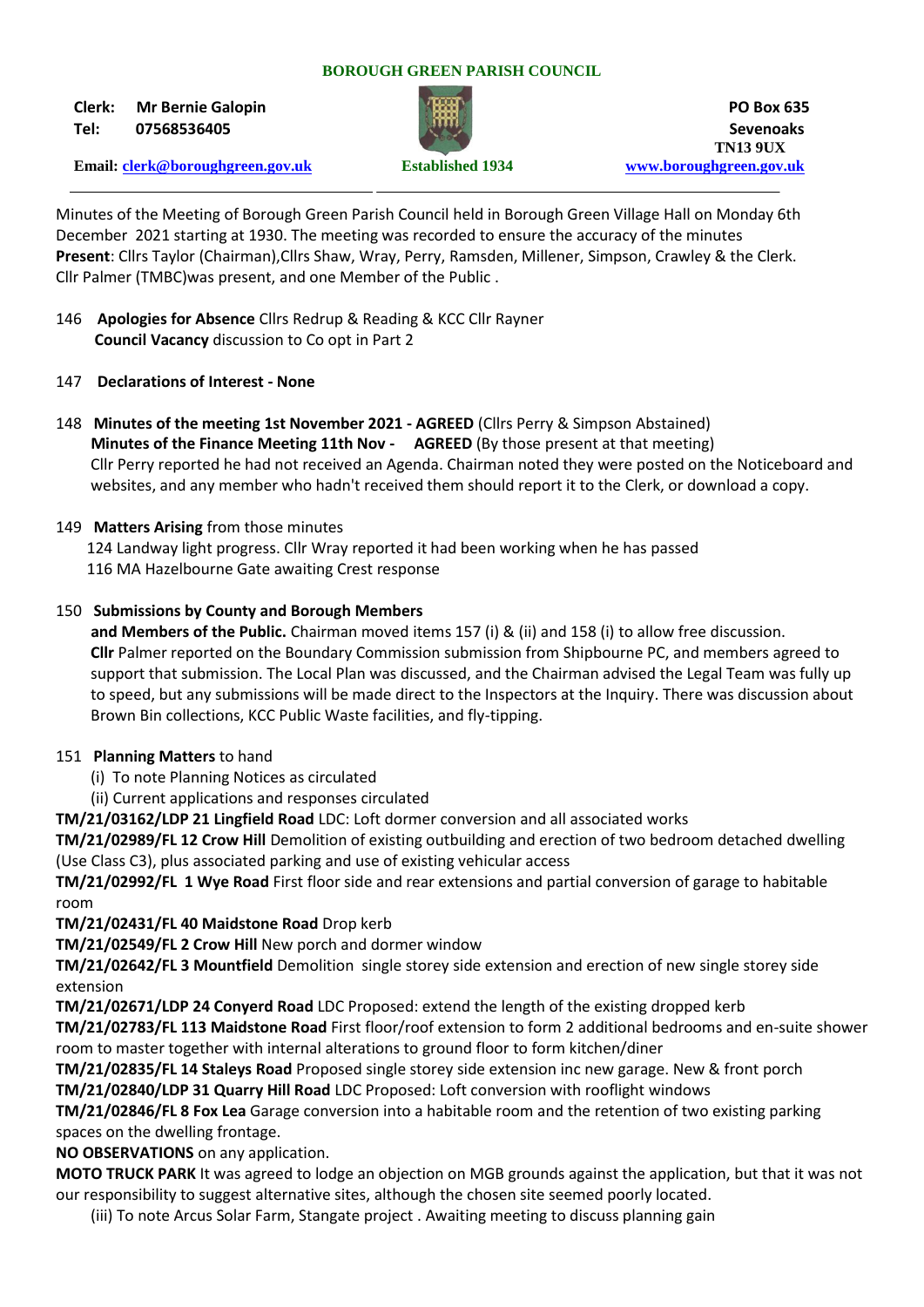### 152 **Potters Mede**

- (i) Mower deferred for new financial year
- (ii) Party Policy Clerk to vet applicants, and given authority to refuse suspect bookings.

# 153 **Recreation Ground**

 (i) Play Area Revamp - Clerk reported on CCTV & shed upgrade, the Opening , benches, Revamp Plaque, litter bin and signage installation, and that Inspection & construction snagging would take place Friday 10th. Chairman reported TMBC Mayor Roger Roud would perform the Opening Ceremony.

(ii) Pavilion re-paving was scheduled for 10th January, Defib power has failed, electrician notified.

# 154 **Village Enhancements**

 (i) Planters - Sandra's completed for Lights Celebration. Members thanked Mr Glew for an excellent build. (ii) Christmas Lights 27th November Good turnout despite terrible weather. Sandra's absence created a few hiccups, meeting in January to plan future events.

(iii) Bulb Planting - All bulbs now planted

(iv) IQE PROW Fencing and Deep Quarry sign completed.

 (v) Chairman is meeting the Surgery Manager to discuss Harrison Rd parking & the foot clinic. It was decided the best solution would be a lockable barrier that Scouts/Cubs could open to operate a safe one-way system, but the road will be closed at all other times, allowing overflow parking for the surgery. Chairman to liaise with Scouts, BT and Reynolds, and produce Plan for next meeting, and check Fire Brigade access requirements.

# 155 **Financial Matters**

 (i) Clerk's RFO report. Cash flow remains very tight, but careful management of payments means that we should reach the Y/E without using reserves. As a prudent backup, a facility has been arranged with TMBC to draw a £25k advance on next year's precept

- (ii) Bank Reconciliations 30 November as circulated- noted
- (iii) Electric Van / Charger tenders two received, agreed to appoint P&T £700.
- (iv) To approve Payment List as circulated & amended. Prop Cllr Millener, Sec Cllr Perry AGREED Invoices checked by Cllrs Simpson & Taylor, payment Cllr Taylor checked by Cllr Ramsden.

(a) Proposed £300 Initial commissioning inspection of Play Area - AGREED

 (b) One off donation to support The Voice of £200, and to discuss regular ongoing funding in the next F/Y alongside the Voice seeking donations from readers as Plaxtol do - AGREED

 (c) Regular grant to BG Christmas Lights of £1500. Chairman outlined the funding sources for the Lights, and the possible future loss of TMBC support. The Lights are an integral part of village life. AGREED

 (v) Finance Committee report - there was considerable discussion about the heavy expense of the Play Area Revamp, the new van, the Pavilion and the new path, and how that impacted on our reserves during the current financial year , and planned projects for next year including Cllr Wray's perimeter path in the Rec.

Chairman commended the Finance Committee report and its conclusions:

 "That this Committee recommend a Precept increase of 15%, £31,038 for FY 21/22" AGREED Unanimously. Cllr Simpson called a strong vote of thanks to the Clerk for his exceptional work, seconded by the Chair - AGREED

Clerk to produce a Finance Report and Mission Statement to explain our financial position and the need for the Precept increase. Whilst 15% may seem a huge figure, it will only be a minute increase as part of the full Council Tax bills, and represents only £6.70 per household per annum

Chairman called for a short break 2045 - 2100

# 156 **Website & Social Media**

(i) No report

# 157 **TMBC Local Plan & Policies**

- (i) Boundary Review SPC draft submission including Offham in BGLM, agreed by Offham and Hadlow. BGPC to support and submit the same. AGREED
- (ii) Local Plan progress see above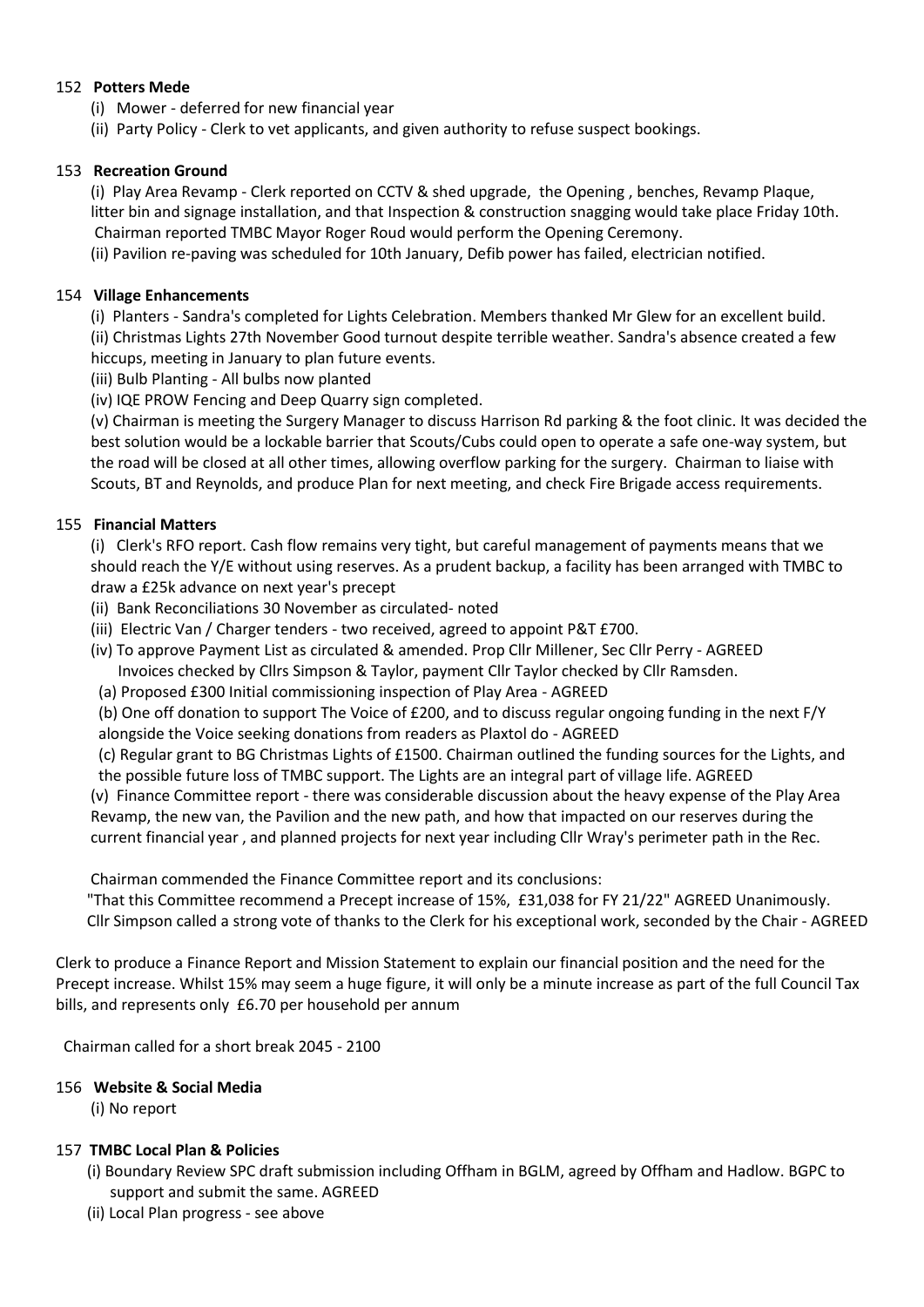### 158 **Highways & Streetlighting**

### (i) Update on Waste Services- see above

 (ii) Report on Highways meeting & Highway Improvement Plan. Darkhill 40mph TRO lodged. Noted concerns about the loss of the 30mph stretch Hazelbourne to Quarry Hill Rd, but Chairman reported KCC had discovered that no TRO was ever lodged by the developer. KCC will continue to monitor, but members felt parking adjacent to Hazelbourne entrance needed monitoring.

(iii) It was agreed to ask KCC to investigate and program repairs to dangerous pavements throughout the village.

(iv)KCC are attempting to charge load testing for Baskets and Christmas Lights. They want to charge wind load for each Decoration, load testing for each basket, and a permit for each column, totalling apx £3600. BGPC will offer 1 sample wind test, 1 sample load test to assist KCC with its desktop load calculations, and will submit one bulk permit application for all columns.

 BGPC spend enough money already covering KCC shortfalls in service such as saltbins and gritting, and if KCC persist we should look at invoicing KCC for those services. - AGREED Unanimously

 Chairman had reported the matter to the Joint Transportation Board where KCC will be required to submit a report in March justifying their demands. Chairman also asked KCC through the JTB to defer any action until that report had been received.

# 159 **Quarries & Landfills**

(i) No update

# 160 **Councillors Reports from outside Bodies** (max 3 min)

 (i) Facilities & Green Spaces Review Group - Cllr Simpson seeking more community volunteers. (ii) Chairman reported VHMC- Lining this Sunday if weather OK, and thanked Cllr Millener for the recent road sweeping. It was agreed to investigate pavement sweeping further in the new F/Year. (iii) Cllrs Shaw & Millener raised concerns about the ancient and polluting buses being used on the 306/308 route, but the truth is the route makes so little money that better equipped operators will not take it on. (iv) Memorial Bench Policy. Clerk tabled the policy that will allow residents to site new benches on BGPC land, or affix Memorial Plaques to existing benches, at a small nominal cost, and at the discretion of BGPC. (v) Cllr Perry suggested developing and lodging a Local Plan policy identifying areas of the village to be protected, such as the Quarry Hill Area of Historic Importance, but these have no planning weight.

#### 161 **Future Dates**

 (i) Date of next meeting **Monday 10th January 2022**  At all other times contact the Clerk using the details above

# 162 **Exclusion of Public and Press:** Pursuant to Section1(2) of the Public Bodies (Admission to

 Meetings) Act 1960 Chairman to move that the press and public be excluded from the remainder of the meeting during consideration of any item. Members are reminded that any release of information from a Part 2 discussion is contrary to

the Standards Code and an offence under the above Public Bodies Act.

# **PART 2 CONFIDENTIAL. (Full Report to be circulated)**

Standards Matters - No update

 Discussion on co-option. Members chose one of two very strong candidates, and the Clerk will write to both. It is hoped the unsuccessful applicant will leave their application on file ready for the next vacancy. It was felt that the unsuccessful candidate had significant skills, and would be encouraged to contact the Christmas Lights Committee .

Clerk assured Cllr Simpson that he was lodging a claim with Zurich to cover recent unforeseen legal costs.

There being no further business, Chairman closed the meeting at 21.55 and wished members a Happy, Peaceful and Safe Christmas